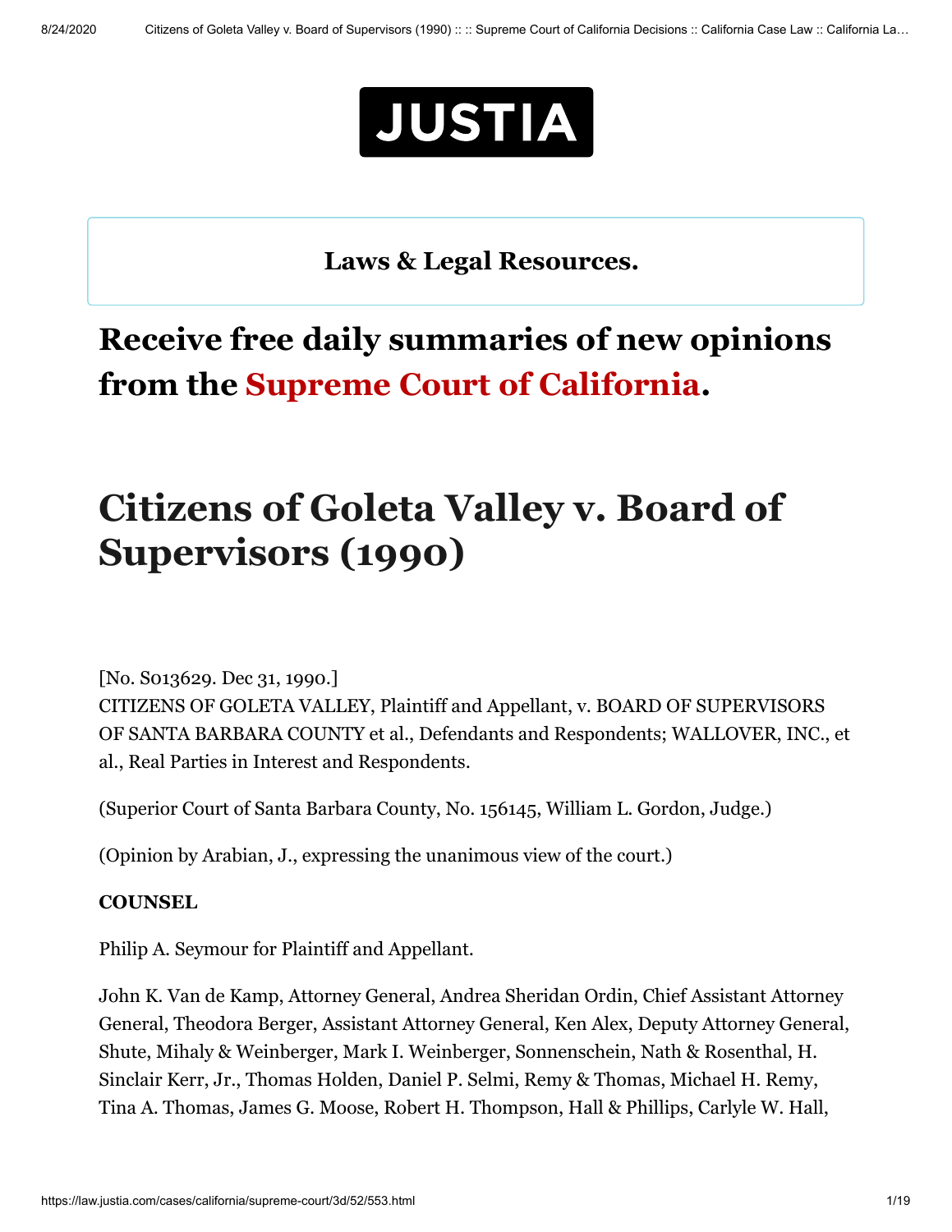Jr., John R. Phillips, Ann E. Carlson and Carl H. Moor as Amici Curiae on behalf of Plaintiff and Appellant.

Marvin Levine, Acting County Counsel, David Nawi, County Counsel, Stephen Shane Stark and Jana Zimmer, Deputy County Counsel, for Defendants and Respondents.

Robert E. Goodwin, Russell R. Ruiz, Burke, Williams & Sorensen, Colin Lennard and Lisa E. Kranitz as Amici Curiae on behalf of Defendants and Respondents.

Hollister & Brace, Richard C. Monk, Gibson, Dunn & Crutcher, Joel S. Moskowitz, Baker & McKenzie, Timothy A. Tosta, J. Frederick Clarke, Jr., Maria C. Pracher, Jonathan S. Kitchen, Judy V. Davidoff, Douglas A. Potts, Matsinger & Blakeboro and Diane M. Matsinger for Real Parties in Interest and Respondents.

Baker & Hostetler, McCutchen Black, Philip K. Verleger, Donna R. Black, Peter Hsiao, Ronald A. Zumbrun, Robin R. Rivett and M. Reed Hopper as Amici Curiae on behalf of Real Parties in Interest and Respondents. **[52 Cal. 3d 559]**

McCutchen, Doyle, Brown & Enersen, Stephen L. Kostka, Daniel J. Curtin, Jr., Michael P. Durkee, Thomas C. Wood and Michael H. Zischke as Amici Curiae.

# **OPINION**

#### ARABIAN, J.

We granted review in this matter to determine the sufficiency of an environmental impact report (EIR) on the proposed development of a shore-front resort hotel in the County of Santa Barbara (County). Citizens of Goleta Valley (CGV), a coalition of groups opposed to the project, challenged the EIR on the sole ground that it failed to consider a number of purportedly reasonable project alternatives.

For the reasons set forth below, we conclude that the decision of the County Board of Supervisors (Board) to reject the alternatives as infeasible was supported by substantial and tenable evidence, and therefore cannot be classified as an abuse of discretion.

# **I. Facts and Procedure**

This case is the culmination of a decade-long effort by real parties in interest Wallover, Inc. (Wallover), and Hyatt Corporation (collectively Hyatt) to build a resort hotel on 73 acres of undeveloped oceanfront land in the County. The property, known locally as Haskell's Beach, is part of the 1,143-acre Embarcadero Ranch, owned by real party Wallover. Located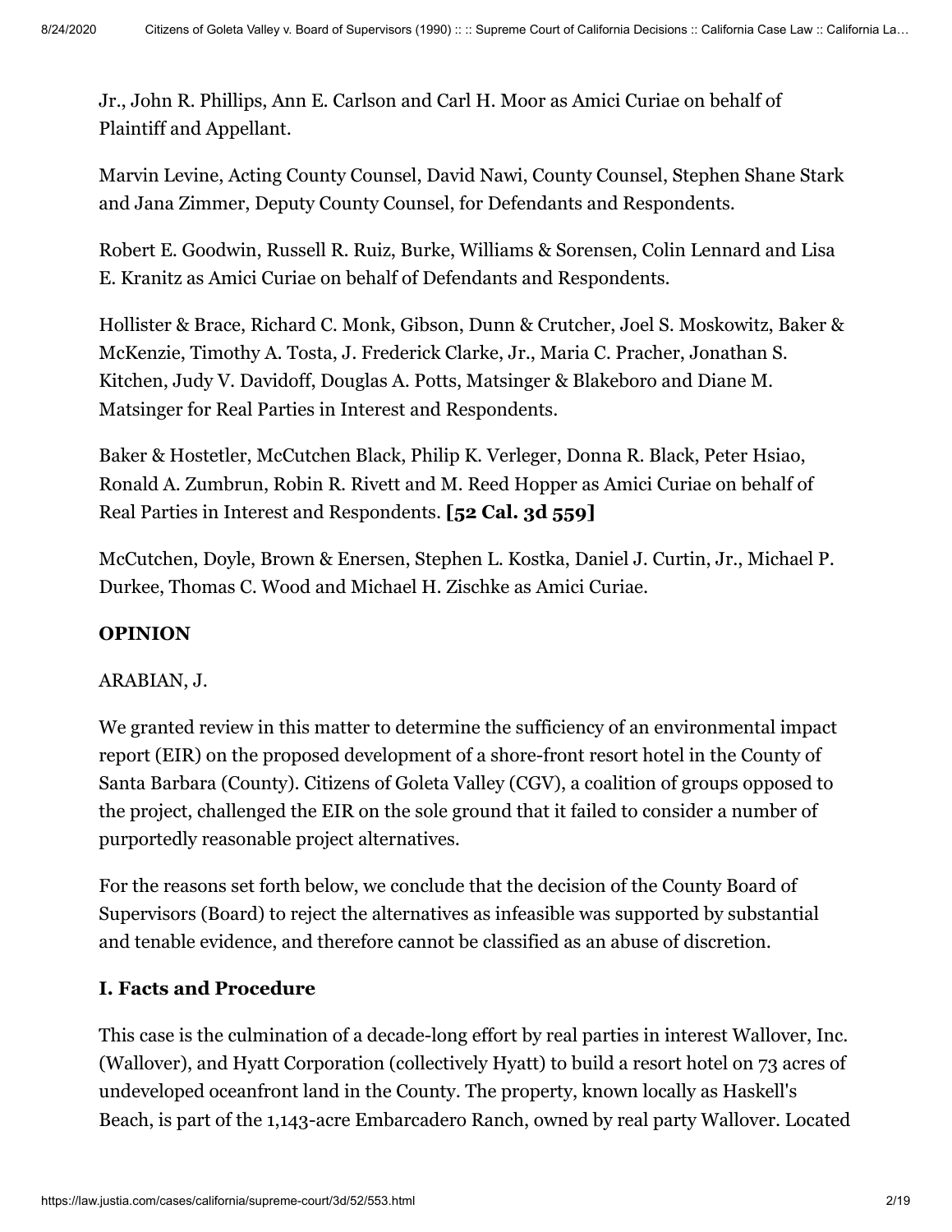approximately eight miles from Santa Barbara on the western edge of the Goleta valley, it is bounded on the north by United States Highway 101 (Highway 101) and the Southern Pacific Railway. To the east is an ARCO oil processing facility and the Sandpiper Golf Course. The Aminoil Dos Pueblos oil field and Ellwood pier (used by ARCO and Exxon for oil-related activities) form the western border. To the south lies the majestic Pacific Ocean.

Although currently vacant, the property has a long history of industrial use. From the 1920's to the 1950's, an oil processing plant and tank farm occupied the site. Thereafter the property was abandoned, although some unesthetic remnants of the former plant, such as old steel pilings, concrete abutments and pipe ends, are still visible. Notwithstanding its industrial past, the property currently contains a number of environmentally sensitive species and habitats. The beach historically was the site of a major Chumash Indian settlement; three recorded Native American cemeteries remain.

In 1980 the County submitted its local coastal program (LCP) to the state coastal commission for approval. The submittal designated Haskell's **[52 Cal. 3d 560]** Beach as an "urban" area suitable for planned residential development. The commission, however, rejected the County's designation, concluding that the property was more appropriate for new resort/visitor-serving commercial development. The County refused to accept this designation, with the result that Haskell's Beach became a "white hole" in the County's LCP, i.e., an area without any particular land-use designation or development policy, subject to continuing County and coastal commission authority, and tension.

Armed with this knowledge, in 1983 Hyatt filed an application with the County for development of the property as a resort hotel and convention center. An EIR analyzing the project was certified as complete in September 1984 (a supplement and minor addendum to the EIR were certified the same month), and rezoning and LCP amendments designating the land for visitor-serving commercial development were approved. The coastal commission subsequently granted a coastal development permit subject to certain conditions.

The initial project proposal had called for a resort hotel of some 574 units (50 of which were to be located north of Highway 101), related restaurants, a conference center complex, tennis courts, swimming pools, water pipelines and a new access road. The EIR examined 4 development alternatives: no project; clustered high-density residential development; a smaller, 340-unit resort hotel and conference center south of the highway; and the alternative ultimately approved, a 400-unit hotel, with the potential for second-phase development of an additional 100 hotel rooms and 24 villas. There was no in-depth consideration of any alternative location for the project.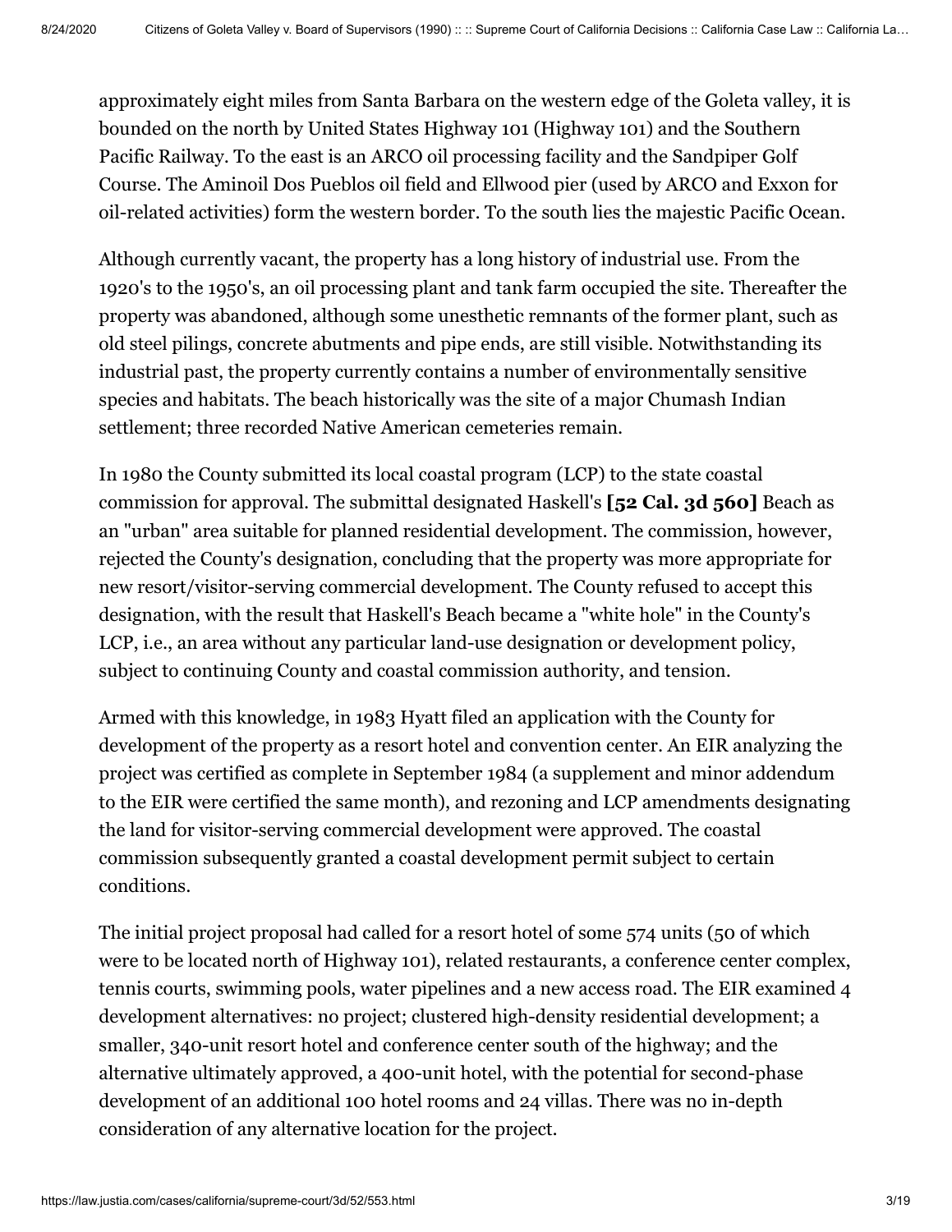The EIR certification and land-use approvals were subsequently set aside in Citizens of Goleta Valley v. Board of Supervisors (1988) [197 Cal. App. 3d 1167](https://law.justia.com/cases/california/court-of-appeal/3d/197/1167.html) [[243 Cal. Rptr. 339\]](https://law.justia.com/cases/california/court-of-appeal/3d/197/1167.html) (Goleta I) on the ground, inter alia, that "omission from the EIR of consideration of whether there was a feasible alternate site or sites was unreasonable and rendered the EIR inadequate, so as to make the [County's] actions with regard to it a prejudicial abuse of discretion." (Id. at p. 1180.) The Court of Appeal remanded the matter to the superior court with directions to issue a mandatory writ.

During the pendency of the appeal in Goleta I, the County began preparation of a supplemental EIR to address some of the concerns raised in the first appeal. The draft EIR released in August 1987 contained a brief discussion of Santa Barbara Shores as an alternative site for the project. A staff report by the County's resource management department later explained that the EIR "focused on the Santa Barbara Shores property as a potential **[52 Cal. 3d 561]** alternative site since it meets certain basic criteria: it is located on the South Coast, is a shore-front property, is planned for a visitor-serving use, and is comparable in size to the Hyatt property. No other property ... meets all of these specifications."fn. 1

During the subsequent public-comment period, CGV submitted an extensive critique of the discussion of alternatives in the EIR, demanding a more detailed analysis of Santa Barbara Shores and requesting that "any other feasible alternative sites should be specifically identified and discussed." CGV mentioned only one other specific alternative, an additional Wallover property north of Highway 101.

In response to CGV's comments, the final EIR released in November 1987 contained an expanded discussion of the Santa Barbara Shores property as an alternative location for the project. While noting that the site appeared to be environmentally preferable to Haskell's Beach in certain respects, the EIR found that other environmental impacts, particularly with respect to traffic congestion, air quality and water resources, rendered the property less attractive. For these reasons, as well as the fact that the site was designated primarily for residential rather than visitor-serving commercial development, and that the property was not owned by Hyatt, the EIR rejected Santa Barbara Shores as a preferred alternative.

As to the feasibility of other sites, the final EIR stated in its response to comments: "No other locations have been discussed due to the lack of available oceanfront property suitable for the project." In support of this conclusion, the EIR referred to a December 1985 coastal commission staff report on Hyatt's application for a development permit which stated: "Other areas of the Santa Barbara coast are not able to accommodate the visitor serving development proposed here because of their congestion and the difficulty of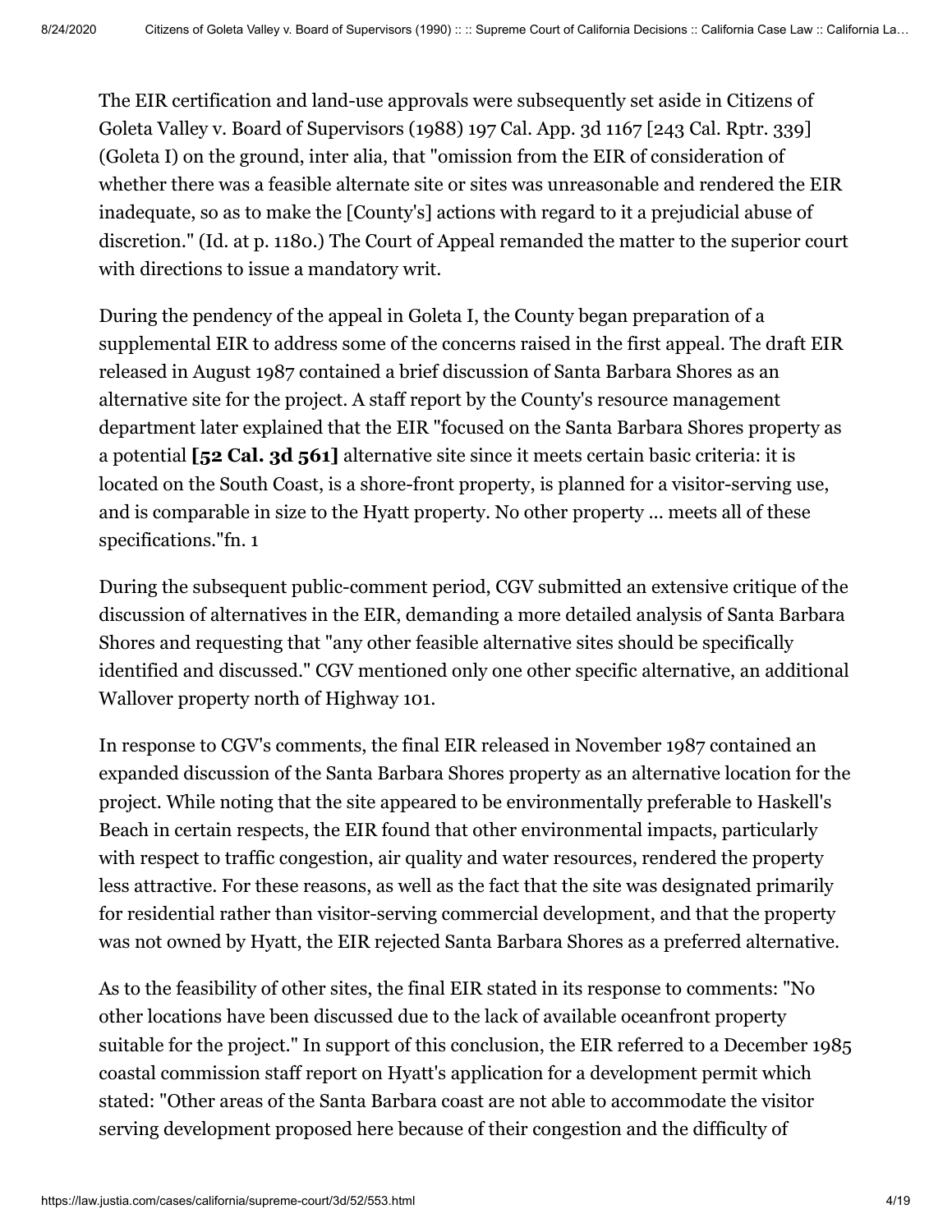developing large scale resorts there." As to the suggested Wallover alternative, the EIR explained: "Sites located inland from the ocean, for example, the remaining Wallover property referenced in this comments [sic] have not been addressed since it is felt that oceanfront property is required to meet the basic objectives of this project."fn. 2

In February 1988, after public hearings, the planning commission certified the final EIR and approved with conditions a final development plan for the 400-unit project. CGV appealed the planning commission decision **[52 Cal. 3d 562]** to the Board. On the eve of the hearings before the Board, CGV submitted a letter indicating its dissatisfaction with the alternatives discussion in the EIR. CGV urged County to consider a number of specific additional sites: Carpinteria Bluffs; More Mesa; West Devereaux; Naples; Dos Pueblos Canyon; El Capitan Ranch; and the Wallover property north of Highway 101.

After further public hearings, the Board filed the EIR, approved Hyatt's final development plan and adopted findings and final conditions for the project. These included approximately 136 conditions designed to mitigate various adverse environmental impacts identified in the EIR. Ten pages of findings also addressed the specific alternatives suggested by CGV after the close of the comment period. The Board concluded that none of the properties in question represented a feasible alternative to the project. None was designated for large-scale visitor-serving commercial development in the County's coastal zone. Indeed, the Board noted that the coastal commission had withheld certification of the County's LCP with respect to Haskell's Beach until it agreed to designate the property for visitor-serving commercial development. The Board's findings referred specifically to a 1980 coastal commission report which stated: "Given that the County's [land-use] plan does not adequately provide for new visitor-serving development to meet the growing need, the Commission finds that the Haskell's Beach site is suitable for such a use and is the best location with good access to the beach."

Other reasons cited by the Board for finding CGV's alternatives to be infeasible were as follows: With respect to Carpinteria Bluffs, the Board observed that the area had been annexed by the City of Carpinteria and was no longer within the County's jurisdiction. In addition, the Board adverted to an LCP finding that the site was suitable only for moderatescale development in the range of 100 to 200 units; an independent market analysis commissioned by the Board in connection with the Hyatt project had concluded that a 400 unit hotel was the smallest scale resort hotel that could be economically viable.

As to More Mesa, the Board noted that the LCP had designated the property for residential rather than commercial resort development. For a variety of reasons, including traffic congestion, isolation from the region's two major tourist destinations and the adverse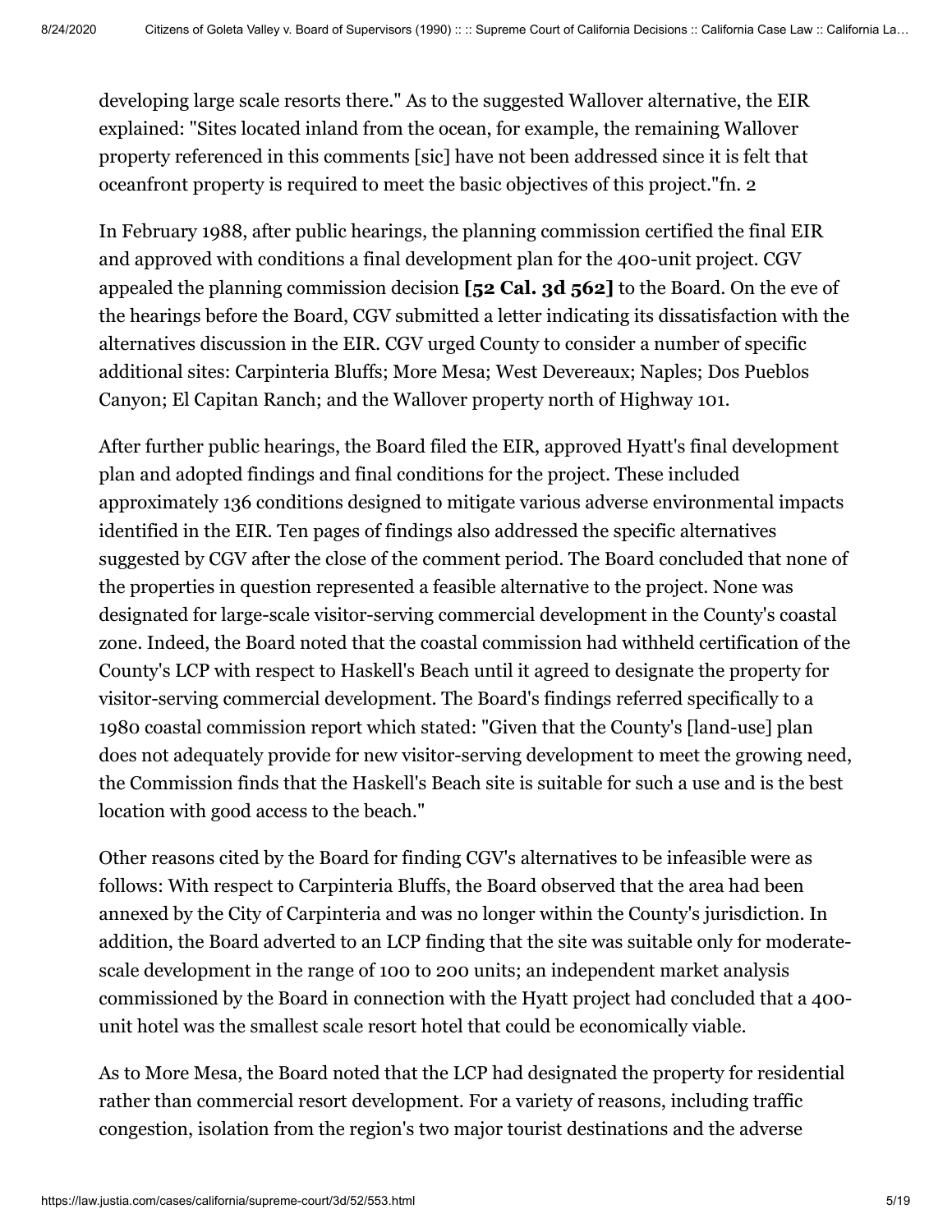impact on local recreational uses in the area, the LCP had specifically concluded "that More Mesa would be an inappropriate location for a major visitor-oriented facility."

West Devereaux was also found to be an infeasible alternative based, in part, on the LCP's conclusion that the site "is inappropriate for a visitor-serving use because of the oil facility [which occupied a leased portion of the **[52 Cal. 3d 563]** property], the fragility of the dunes area, and the residential character of the surrounding developments." Moreover, location of a major resort hotel at the site, the Board concluded, would severely impact existing residential development, contrary to coastal zoning policy that "visitor-serving commercial development ... should not change the character or impact residential areas."

As to the Gaviota Coast alternatives (Naples, Dos Pueblos Canyon and El Capitan Ranch), the Board observed that all were located within the rural zone of the LCP, that the area carried a high seismic rating, and that because of the unavailability of urban services the LCP deemed the area to be inappropriate for commercial development. "Accordingly," the Board concluded, "EIR alternative site analysis of these properties is not required nor reasonable."

In August 1988, following the Board's approval of Hyatt's final development plan, County filed its return to the peremptory writ issued by the trial court pursuant to Goleta I, supra, [197 Cal. App. 3d 1167](https://law.justia.com/cases/california/court-of-appeal/3d/197/1167.html). CGV filed objections and a motion to strike the return. After additional briefing and a hearing, the trial court found in favor of Hyatt and discharged the writ of mandate. CGV appealed on the sole ground that the Board had failed to comply with the Court of Appeal's directive concerning alternative sites. The Court of Appeal agreed, holding that the EIR had failed to delineate facts sufficient to explain its rejection of alternative sites other than Santa Barbara Shores, and therefore was still inadequate.

For the reasons which follow, we conclude that the Court of Appeal was in error.

# **II. Discussion**

# **A. Background**

Our analysis begins with the recognition of certain first principles. This case turns, to a great extent, on the legislative intent underlying the California Environmental Quality Act (CEQA) (Pub. Resources Code, § 21000 et seq.) and related land-use and development law. Accordingly, we must seek to ascertain and effectuate that intent. (People v. Woodhead (1987) [43 Cal. 3d 1002,](https://law.justia.com/cases/california/supreme-court/3d/43/1002.html) 1007 [[239 Cal. Rptr. 656](https://law.justia.com/cases/california/supreme-court/3d/43/1002.html), [741 P.2d 154](https://law.justia.com/cases/california/supreme-court/3d/43/1002.html)].) Our task in this respect is made decidedly easier by prior case law. [1] As we recently observed in Laurel Heights [Improvement Assn. v. Regents of University of California \(1988\) 47 Cal. 3d 376 \[253 Cal.](https://law.justia.com/cases/california/supreme-court/3d/47/376.html)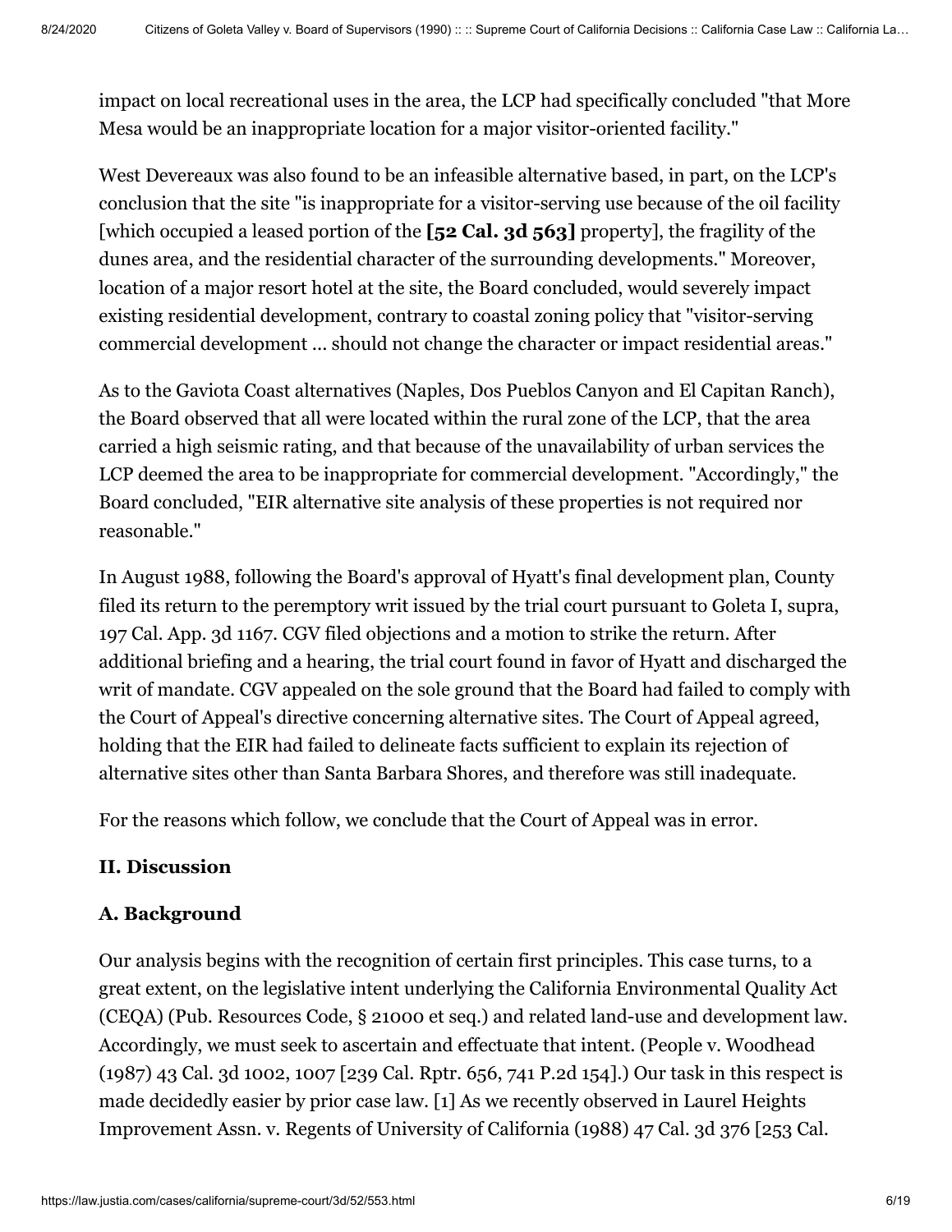[Rptr. 426, 764 P.2d 278\] \(Laurel Heights\): "The foremost principle under CEQA is that th](https://law.justia.com/cases/california/supreme-court/3d/47/376.html)e Legislature intended the act 'to be interpreted in such manner as to afford the fullest **[52 Cal. 3d 564]** possible protection to the environment within the reasonable scope of the statutory language.' " (Id. at p. 390, quoting Friends of Mammoth v. Board of Supervisors (1972) [8 Cal. 3d 247](https://law.justia.com/cases/california/supreme-court/3d/8/247.html), 259 [104 Cal. Rptr. 761, 502 P.2d 1049].)

[2] The EIR has been aptly described as the "heart of CEQA." (Guidelines, § 15003, subd. [\(a\);fn. 3 Laurel Heights, supra, 47 Cal.3d at p. 392; County of Inyo v. Yorty \(1973\) 32 Cal.](https://law.justia.com/cases/california/court-of-appeal/3d/32/795.html) App. 3d 795, 810 [108 Cal. Rptr. 377].) [3] Its purpose is to inform the public and its responsible officials of the environmental consequences of their decisions before they are made. Thus, the EIR "protects not only the environment but also informed selfgovernment." (Laurel Heights, supra, 47 Cal.3d at p. 392.)

In reviewing agency actions under CEQA, Public Resources Code section 21168.5 provides that a court's inquiry "shall extend only to whether there was a prejudicial abuse of discretion. Abuse of discretion is established if the agency has not proceeded in a manner required by law or if the determination or decision is not supported by substantial evidence." [4] Thus, the reviewing court " 'does not pass upon the correctness of the EIR's environmental conclusions, but only upon its sufficiency as an informative document.' " (Laurel Heights, supra, 47 Cal.3d at p. 392, quoting County of Inyo v. City of Los Angeles (1977) [71 Cal. App. 3d 185,](https://law.justia.com/cases/california/court-of-appeal/3d/71/185.html) 189 [108 Cal. Rptr. 377].) We may not set aside an agency's approval of an EIR on the ground that an opposite conclusion would have been equally or more reasonable. "Our limited function is consistent with the principle that 'The purpose of CEQA is not to generate paper, but to compel government at all levels to make decisions with environmental consequences in mind. CEQA does not, indeed cannot, guarantee that these decisions will always be those which favor environmental considerations.' " (47 Cal.3d at p. 393, quoting Bozung v. Local Agency Formation Com. (1975) [13 Cal. 3d 263](https://law.justia.com/cases/california/supreme-court/3d/13/263.html), 283 [118 Cal. Rptr. 249, 529 P.2d 1017].) We may not, in sum, substitute our judgment for that of the people and their local representatives. We can and must, however, scrupulously enforce all legislatively mandated CEQA requirements.

#### **B. Project Alternatives**

The core of an EIR is the mitigation and alternatives sections. The Legislature has declared it the policy of the State to "consider alternatives to **[52 Cal. 3d 565]** proposed actions affecting the environment." (Pub. Resources Code, § 21001, subd. (g); Laurel Heights, supra, 47 Cal.3d at p. 400.) Section 21002.1, subdivision (a) of the Public Resources Code provides: "The purpose of an environmental impact report is to identify the significant effects of a project on the environment, to identify alternatives to the project, and to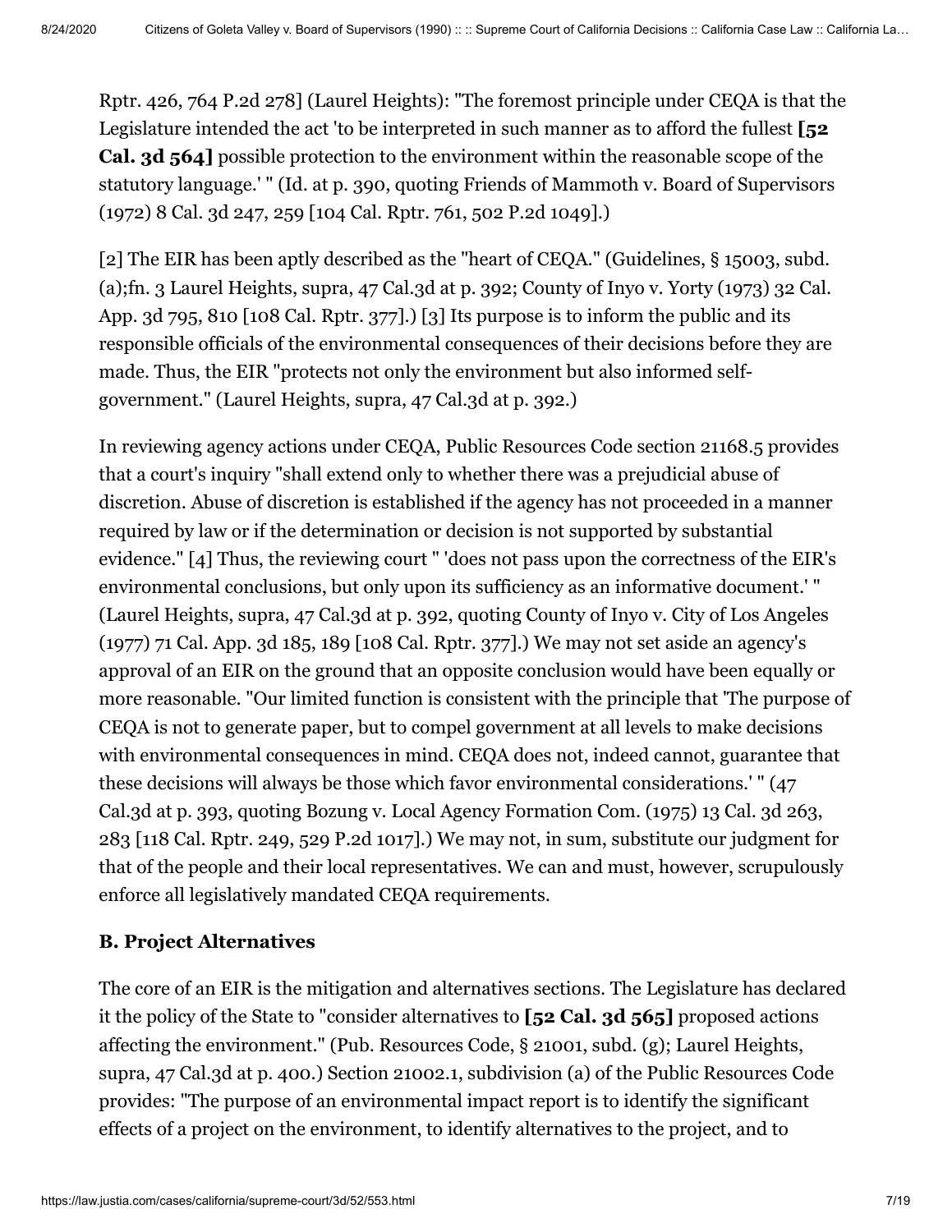indicate the manner in which those significant effects can be mitigated or avoided." (Italics added. See also Pub. Resources Code, § 21061 ["The purpose of an environmental impact report is ... to list ways in which the significant effects of such a project might be minimized; and to indicate alternatives to such a project." (Italics added.)].)

[5a] In determining the nature and scope of alternatives to be examined in an EIR, the Legislature has decreed that local agencies shall be guided by the doctrine of "feasibility." " [I]t is the policy of the state that public agencies should not approve projects as proposed if there are feasible alternatives or feasible mitigation measures available which would substantially lessen the significant environmental effects of such projects .... [I]n the event specific economic, social, or other conditions make infeasible such project alternatives or such mitigation measures, individual projects may be approved in spite of one or more significant effects thereof." (Pub. Resources Code, § 21002, italics added.)

The Legislature has defined "feasible," for purposes of CEQA review, as "capable of being accomplished in a successful manner within a reasonable period of time, taking into account economic, environmental, social, and technological factors." (Pub. Resources Code, § 21061.1; Guidelines, § 15364; Laurel Heights, supra, 47 Cal.3d at p. 402, fn. 10; Foundation for San Francisco's Architectural Heritage v. City and County of San Francisco (1980) [106 Cal. App. 3d 893](https://law.justia.com/cases/california/court-of-appeal/3d/106/893.html), 910 [\[165 Cal. Rptr. 401\]](https://law.justia.com/cases/california/court-of-appeal/3d/106/893.html).) [6] Both the California and the federal courts have further declared that "[t]he statutory requirements for consideration of alternatives must be judged against a rule of reason." (Foundation for San Francisco's Architectural Heritage v. City and County of San Francisco, supra, 106 Cal.App.3d at p. 910; Village of Laguna Beach v. Board of Supervisors (1982) [134 Cal. App. 3d 1022,](https://law.justia.com/cases/california/court-of-appeal/3d/134/1022.html) 1028- [1029 \[185 Cal. Rptr. 41\]; Vermont Yankee Nuclear Power Corp. v. NRDC \(1978\) 435 U.S.](https://supreme.justia.com/cases/federal/us/435/519/) 519, 551 [55 L. Ed. 2d 460, 484, 98 S. Ct. 1197]; Coalition for Canyon Preservation v. Bowers (9th Cir. 1980) 632 F.2d 774, 783.)fn. 4 [5b] As we have explained, "One of [an EIR's] major functions ... is to ensure that all reasonable alternatives to proposed projects are thoroughly assessed by the responsible official." ( Wildlife Alive **[52 Cal. 3d 566]** v. Chickering, supra, 18 Cal.3d at p. 197, italics added; accord Laurel Heights, supra, 47 Cal.3d at p. 400; Bowman v. City of Petaluma (1986) [185 Cal. App. 3d 1065,](https://law.justia.com/cases/california/court-of-appeal/3d/185/1065.html) 1083-1085 [\[230 Cal. Rptr. 413\]](https://law.justia.com/cases/california/court-of-appeal/3d/185/1065.html).)

These statutory and judicial concepts are carried forward in the Guidelines, which state that an EIR must "[d]escribe a range of reasonable alternatives to the project, or to the location of the project, which could feasibly attain the basic objectives of the project, and evaluate the comparative merits of the alternatives." (Guidelines, § 15126, subd. (d), italics added.) As the underscored language suggests, project alternatives typically fall into one of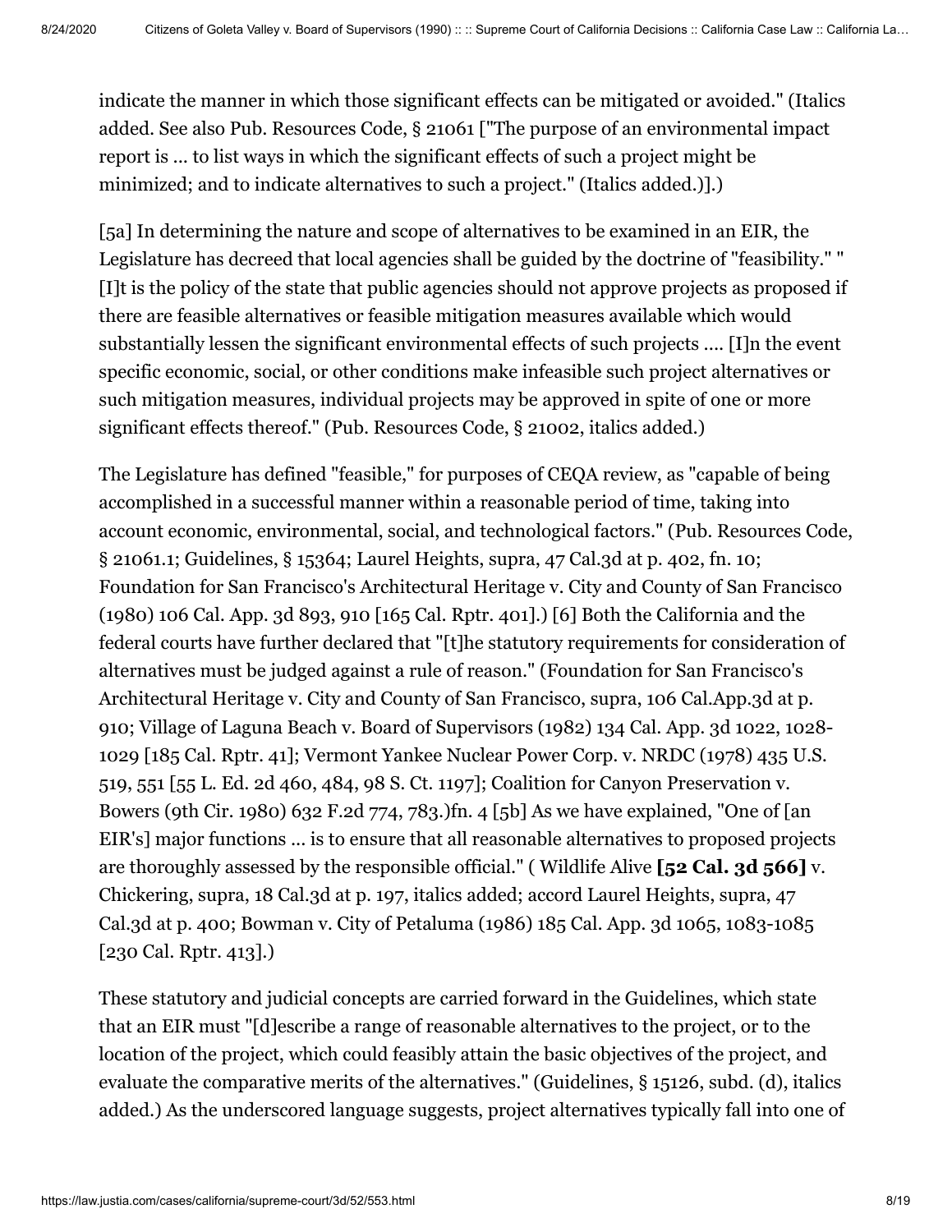two categories: on-site alternatives, which generally consist of different uses of the land under consideration; and off-site alternatives, which usually involve similar uses at different locations. (See, e.g., Laurel Heights, supra, 47 Cal.3d at pp. 403-407; Residents Ad Hoc Stadium Com. v. Board of Trustees (1979) [89 Cal. App. 3d 274,](https://law.justia.com/cases/california/court-of-appeal/3d/89/274.html) 286-288 [152 Cal. Rptr. 585].)

CEQA establishes no categorical legal imperative as to the scope of alternatives to be analyzed in an EIR. Each case must be evaluated on its facts, which in turn must be reviewed in light of the statutory purpose. Informed by that purpose, we here reaffirm the principle that an EIR for any project subject to CEQA review must consider a reasonable range of alternatives to the project, or to the location of the project, which: (1) offer substantial environmental advantages over the project proposal (Pub. Resources Code, § 21002); and (2) may be "feasibly accomplished in a successful manner" considering the economic, environmental, social and technological factors involved. (Pub. Resources Code, § 21061.1; Guidelines, § 15364; Goleta I, supra, [197 Cal. App. 3d 1167.](https://law.justia.com/cases/california/court-of-appeal/3d/197/1167.html))

# **C. Adequacy of the Hyatt EIR**

With this standard in mind, we turn to the question of whether the Hyatt EIR addressed a legally adequate range of alternatives. As noted earlier, the original EIR considered 4 alternatives to the original 574-unit project proposal: high density residential development; 2 reduced scale resort hotels of 524 and 340 units; and the no-project alternative. The supplemental EIR expanded this discussion with a consideration of 4 additional reducedscale alternatives (200, 250, 350 and 400 rooms) as well as 1 off-site alternative, Santa Barbara Shores.

CGV does not assert that the foregoing assessment was deficient as such. Rather, it contends the EIR was inadequate because it failed to review in depth those additional sites which CGV proffered to the Board after expiration of the comment period. We find the contention to be unpersuasive. The record evidence substantially supports the Board's conclusion that none of **[52 Cal. 3d 567]** the additional sites represented a feasible project alternative or merited extended discussion in the EIR. Consequently, we cannot classify the Board's decision to issue the final EIR as an abuse of discretion.

# **1. Timeliness**

[7] Before explaining the facts and reasoning which impel us to this conclusion, however, we must dispose of two preliminary issues. First, Hyatt contends that the alternative sites which CGV asserts should have been discussed in the EIR were not brought to the Board's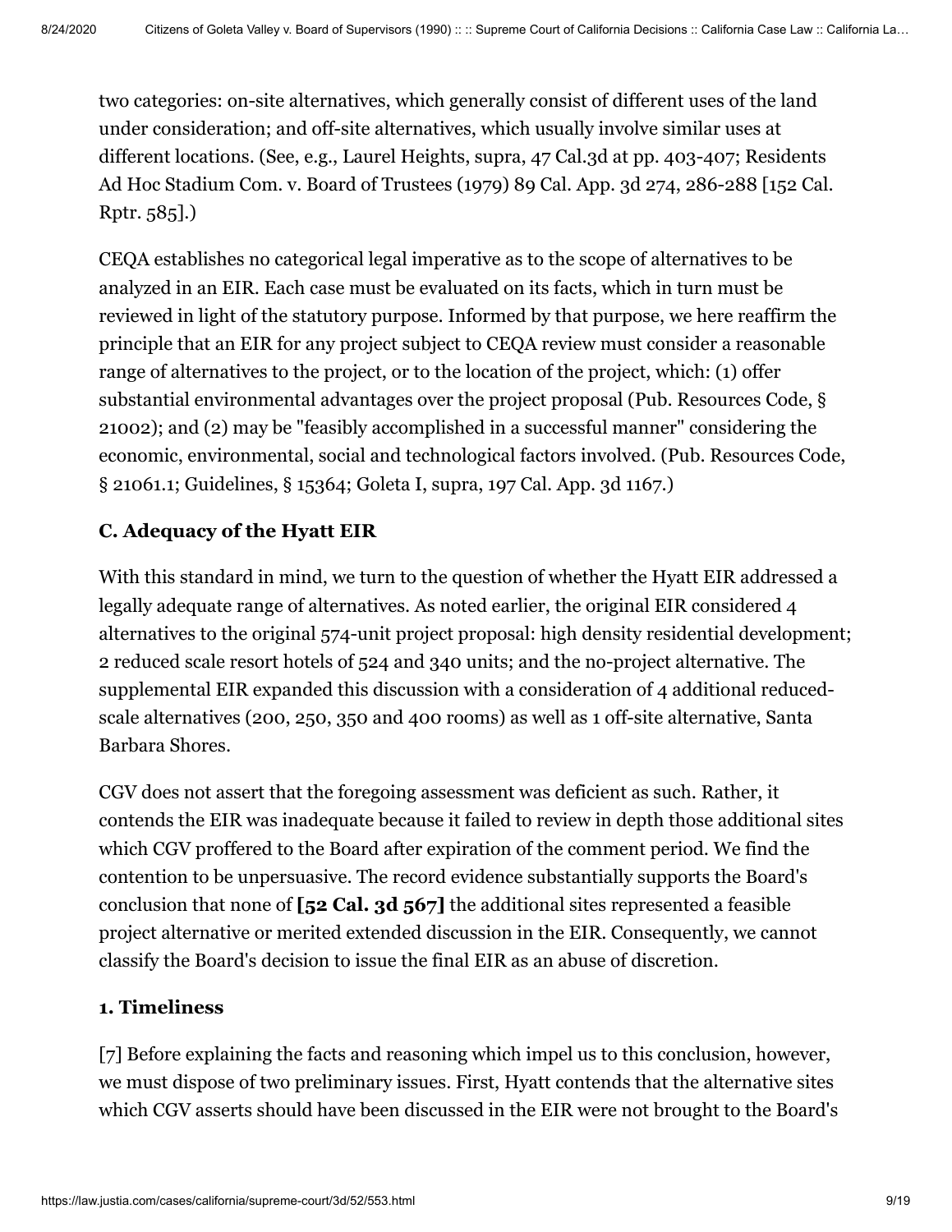attention in a timely fashion and therefore did not merit consideration. The contention lacks merit.

Public Resources Code section 21003.1, subdivision (a) provides that public comments on the environmental effects of a project "shall be made to lead agencies as soon as possible in the review of environmental documents ... in order to allow the lead agency to identify, at the earliest possible time in the environmental review process, potential significant effects of a project, alternatives, and mitigation measures which would substantially reduce the effects." (Italics added; see also Guidelines, §§ 15087, 15088, 15207.) The lead agency, in turn, is required to evaluate and respond to any significant environmental questions presented. (Browning-Ferris Industries v. City Council (1986) [181 Cal. App. 3d 852](https://law.justia.com/cases/california/court-of-appeal/3d/181/852.html), 862 [\[226 Cal. Rptr. 575](https://law.justia.com/cases/california/court-of-appeal/3d/181/852.html)]; Guidelines, § 15088, subd. (a).) There is no requirement that a lead agency respond in writing to comments submitted after expiration of the comment period. (Ibid., see also City of Poway v. City of San Diego (1984) [155 Cal. App. 3d 1037](https://law.justia.com/cases/california/court-of-appeal/3d/155/1037.html), 1043-1044 [\[202 Cal. Rptr. 366\]](https://law.justia.com/cases/california/court-of-appeal/3d/155/1037.html).)

Hyatt points out that CGV did not raise the six alternative sites during the statutory comment period for the original EIR in 1984, or during the comment periods for any of the subsequent supplemental EIR's. In 1985, more than one year after expiration of the comment period for the 1984 EIR, CGV wrote to the Board complaining that the EIR had failed "to discuss alternative sites." In 1987, CGV called for a more extensive discussion of the Santa Barbara Shores alternative in the draft supplemental EIR, but did not specify additional properties other than the Wallover site north of Highway 101. Months later, after certification of the supplemental EIR and within days of the first hearing on its appeal to the Board, CGV first raised the six new sites and demanded yet another supplemental EIR to assess their potential as feasible project alternatives.

Hyatt implies that CGV deliberately rationed its objections to the successive EIR's, reserving mention of the specific alternatives until the last possible moment, in order to frustrate and defeat the project. **[52 Cal. 3d 568]**

We cannot, of course, overemphasize our disapproval of the tactic of withholding objections, which could have been raised earlier in the environmental review process, solely for the purpose of obstruction and delay. As one federal court has aptly stated: "[T]he NEPA requirement of studying alternatives may not be turned into a game to be played by persons who-for whatever reasons and with whatever depth of conviction-are chiefly interested in scuttling a particular project." (Seacoast Anti-Pollution v. Nuclear Regulatory Com'n (1st Cir. 1979) 598 F.2d 1221, 1230-1231.)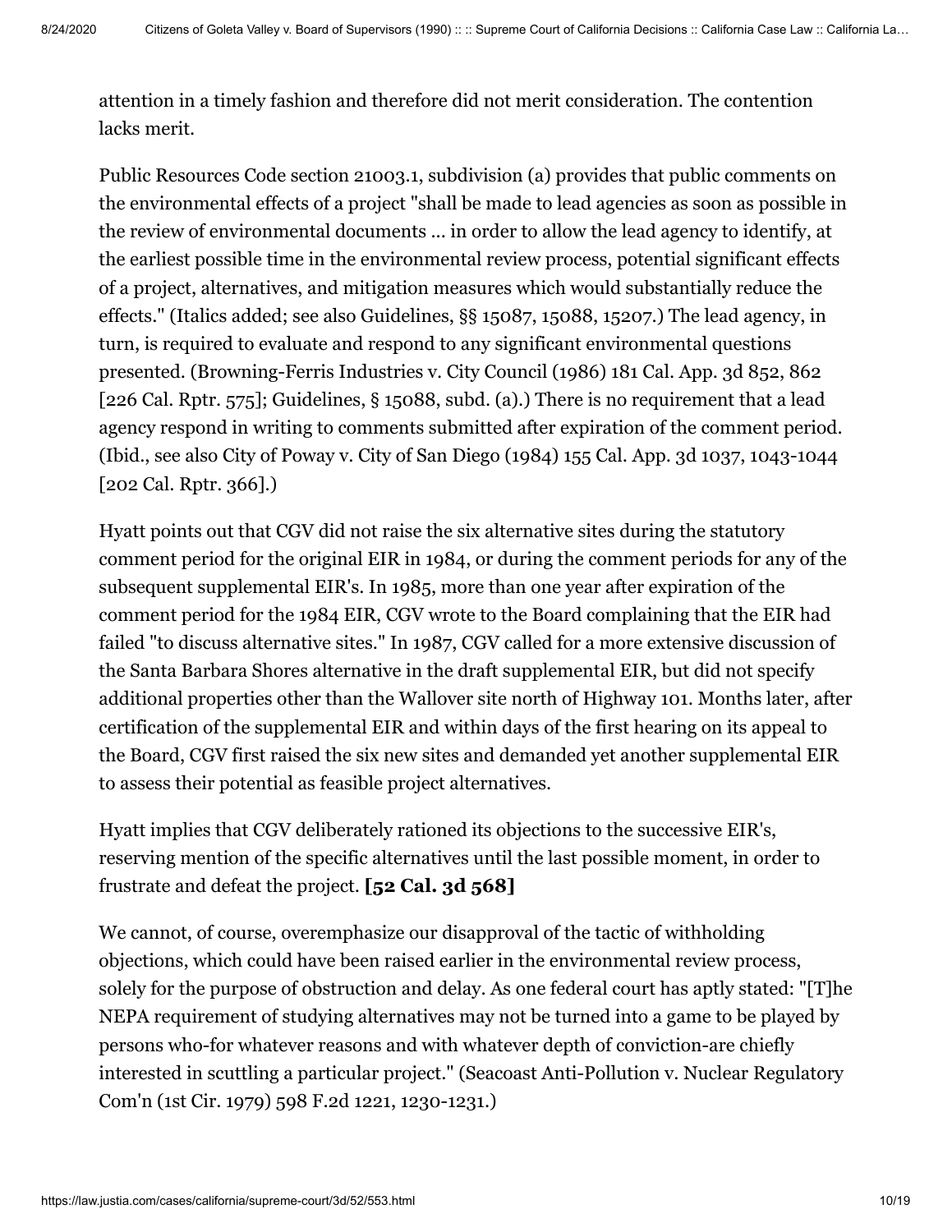Nevertheless, we recognize that the duty of identifying and evaluating potentially feasible project alternatives lies with the proponent and the lead agency, not the public. As we observed in Laurel Heights, supra, "Nowhere in CEQA ... is there a provision that this duty is conditional on a project opponent coming forward with a documented alternative." (47 Cal.3d at p. 406.) Thus, CGV's failure to raise the specific alternatives during the comment period would not necessarily have warranted a decision to exclude the sites altogether from consideration, particularly if they had appeared to represent reasonable project alternatives. As discussed in the section which follows, however, the timing issue does bear on the reasonableness of the Board's decision to address the alternative sites by means of administrative findings, rather than by commissioning yet another supplemental EIR.

# **2. The Administrative Record**

As explained in the final discussion sectionfn. 5 CGV contends the Board lacked a substantial evidentiary basis to support its findings that the six sites suggested by CGV were not feasible alternatives. First, however, CGV raises a procedural point: Whatever the substantive merits of the Board's reasoning, the analysis was flawed because its findings, although part of the administrative record, were not contained in the EIR itself.

[8] As we have frequently observed, it is only the EIR that can effectively disclose to the public the "analytic route the ... agency traveled from evidence to action." (Topanga Assn. for a Scenic Community v. County of Los Angeles (1974) [11 Cal. 3d 506](https://law.justia.com/cases/california/supreme-court/3d/11/506.html), 515 [113 Cal. Rptr. 836, 522 P.2d 12]; Laurel Heights, supra, 47 Cal.3d at p. 404.) In general "the EIR must contain facts and analysis, not just the agency's bare conclusions or opinions." (Concerned [Citizens of Costa Mesa, Inc. v. 32nd Dist. Agricultural Assn. \(1986\) 42 Cal. 3d 929, 935 \[231](https://law.justia.com/cases/california/supreme-court/3d/42/929.html) Cal. Rptr. 748, [727 P.2d 1029](https://law.justia.com/cases/california/supreme-court/3d/42/929.html)]; Laurel Heights, supra, 47 Cal.3d at pp. 404-405.) Thus, in Laurel Heights we declared an EIR to be defective which simply concluded, without more, that certain ostensibly reasonable alternative sites for the location of **[52 Cal. 3d 569]** biomedical research facilities were infeasible. (47 Cal.3d at pp. 403-405.) In that case, the EIR contained no meaningful analysis of any alternatives whatsoever; under the circumstances, we were unwilling to take on "blind trust" the Regents' promise that certain alternatives had in fact been considered and found to be infeasible. (Id. at p. 404.)

[9] Our decisions do not indicate, however, that the administrative record shall play no role, under any circumstances, in evaluating the adequacy of an EIR. As noted earlier, an EIR must discuss and analyze feasible alternatives. The local agency, therefore, must make an initial determination as to which alternatives are feasible and merit in-depth consideration, and which do not. (Com. of Ky. ex rel. Beshear v. Alexander (6th Cir. 1981) 655 F.2d 714, 718.) In California, this screening process is known as "scoping." (See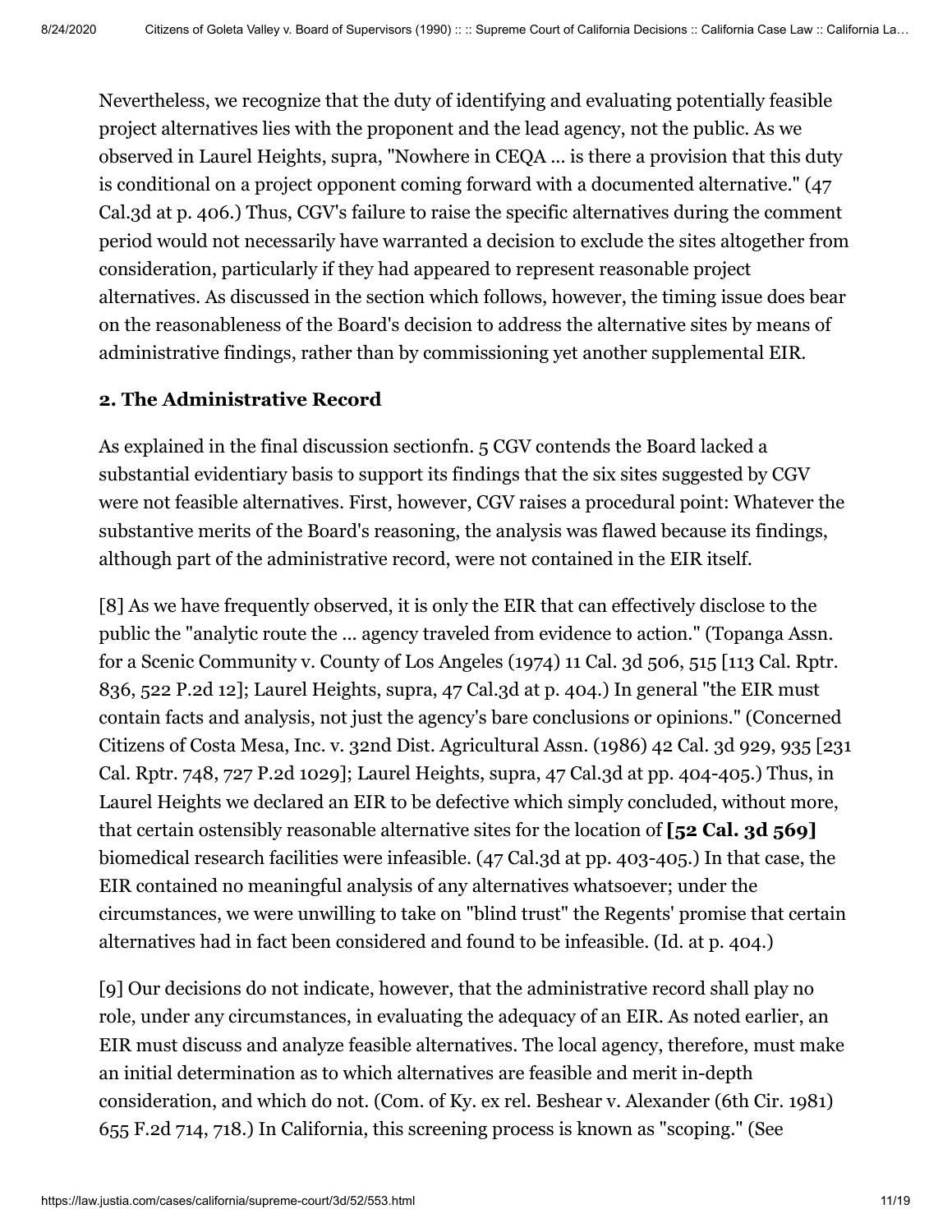Guidelines, § 15083, subd. (a) ["Scoping has been helpful to agencies in identifying the range of actions, alternatives, mitigation measures, and significant effects to be analyzed in depth in an EIR and in eliminating from detailed study issues found not to be important."].)

In general, an EIR should set forth the alternatives that were considered by the lead agency and rejected as infeasible during the scoping process, and the reasons underlying the agency's determination. (Laurel Heights, supra, 47 Cal.3d at pp. 404-405.) However, the administrative record may be studied "to assess the degree of discussion any particular alternative deserves, based on the alternative's feasibility and the stage in the decisionmaking process it is brought to the attention of the agency." (Grazing Fields Farm v. Goldschmidt (1st Cir. 1980) 626 F.2d 1068, 1074.) To be sure, agency consideration of otherwise reasonable alternatives in the administrative record cannot replace the CEQA mandated discussion of alternatives in the EIR. (Laurel Heights, supra, 47 Cal.3d at pp. 403-404; Grazing Fields Farm v. Goldschmidt, supra, 626 F.2d at pp. 1073-1074.) "But where potential alternatives are not discussed in detail in the [EIR] because they are not feasible, the evidence of infeasibility need not be found within the [EIR] itself. Rather a court may look at the administrative record as a whole to see whether an alternative deserved greater attention in the [EIR]." (Com. of Ky. ex rel. Beshear v. Alexander, supra, 655 F.2d at p. 719; accord Citizens Comm. Against Interstate Rt. 675 v. Lewis (S.D.Ohio 1982) [542 F. Supp. 496,](https://law.justia.com/cases/federal/district-courts/FSupp/542/496/2284730/) 540.)

Thus, where the circumstances warrant, a reviewing court may consult the administrative record to assess the sufficiency of the range of alternatives discussed in an EIR. The [circumstances justify such consultation here. Unlike the EIR in Laurel Heights, supra, 47](https://law.justia.com/cases/california/supreme-court/3d/47/376.html) Cal. 3d 376, County's environmental review of the Hyatt project discussed a full range of alternatives, including an in-depth discussion of one off-site alternative. Moreover, CGV **[52 Cal. 3d 570]** raised the issue well after the comment period had expired. Thus, the Board's decision to delineate its reasons for rejecting the CGV sites as feasible alternatives by means of administrative findings, rather than a full-blown supplemental EIR, cannot be deemed in this case to have been erroneous.

# **3. Adequacy of the Alternatives Analysis**

We turn to CGV's central contention that the Board erred in rejecting the additional properties (More Mesa, Carpinteria Bluffs, West Devereaux, Naples, Dos Pueblos Canyon, El Capitan Ranch) as feasible project alternatives. CGV asserts that the Board's decision was based upon the following invalid criteria: (1) that the sites had land-use designations in the LCP which were inconsistent with the development of a major commercial resort-hotel;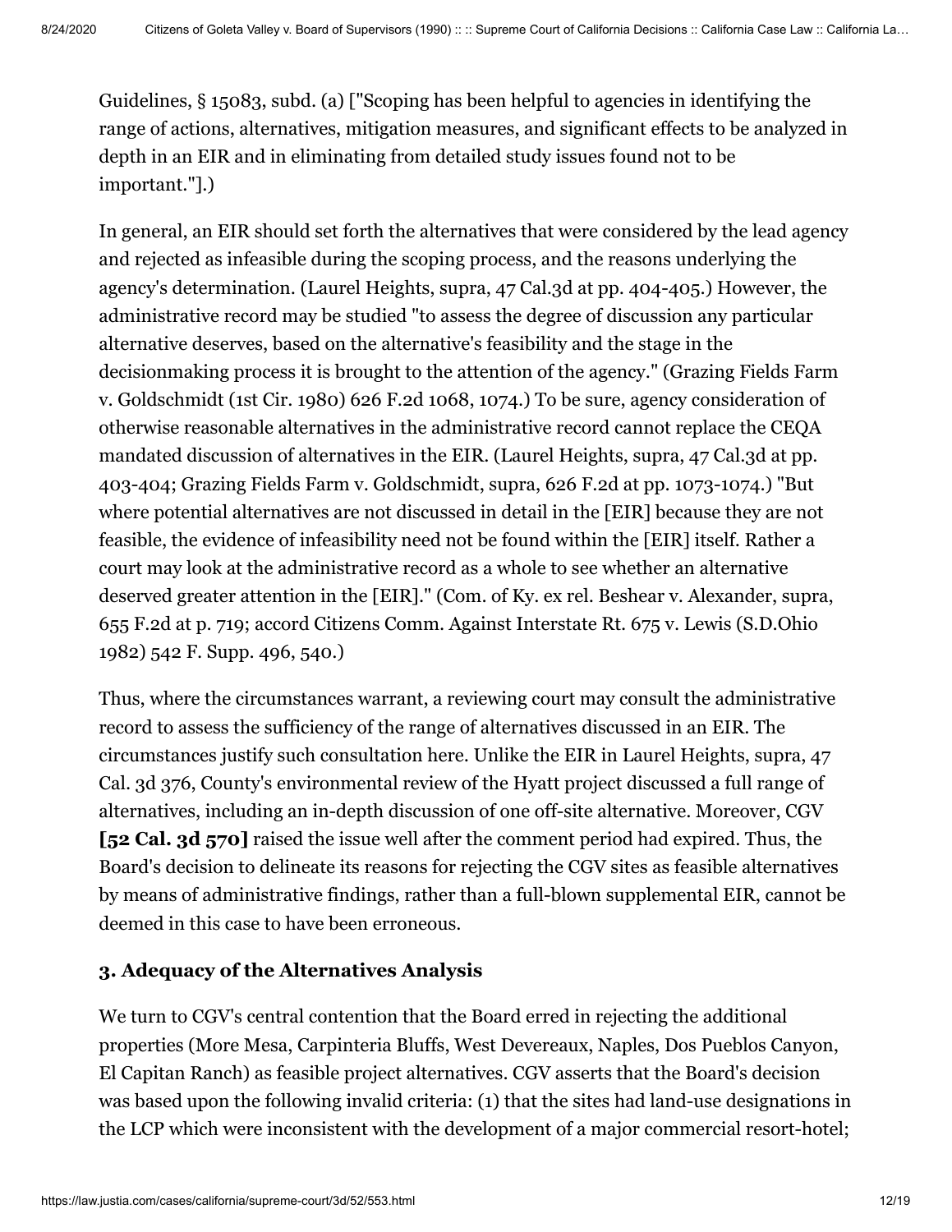(2) that none of the sites was owned by Hyatt; and (3) that one of the sites lay outside of the County's jurisdiction. We find CGV's contentions to be unpersuasive.

[10], [11] As noted earlier, the "rule of reason" can and must be understood only with reference to the statutory purpose. CGV's assertions rest on a fundamentally flawed conception of the function and purpose of an EIR. According to CGV, the primary goal of the Hyatt EIR was, or should have been, to identify and review alternative sites throughout the region which could physically accommodate a major new resort hotel, regardless of whether the alternatives could feasibly be developed by the project proponent, or even necessarily approved by the lead agency. CGV contemplates, in essence, an EIR dedicated to broad-based regional planning, identifying optimum locations for new resort/visitorserving commercial development in light of a variety of pertinent planning and environmental factors.

These are indisputably important concerns. But CGV fails to recognize that the law provides for their consideration elsewhere. The Legislature has mandated that every county and city must adopt a "comprehensive, long-term general plan for the physical development of the county or city, and of any land outside its boundaries which in the planning agency's judgment bears relation to its planning." (Gov. Code, § 65300.) The general plan has been aptly described as the "constitution for all future developments" within the city or county. (O'Loane v. O'Rourke (1965) [231 Cal. App. 2d 774](https://law.justia.com/cases/california/court-of-appeal/2d/231/774.html), 782 [42 Cal. [Rptr. 283\]; Friends of "B" Street v. City of Hayward \(1980\) 106 Cal. App. 3d 988, 997 \[165](https://law.justia.com/cases/california/court-of-appeal/3d/106/988.html) [Cal. Rptr. 514\]; deBottari v. City Council \(1985\) 171 Cal. App. 3d 1204, 1212-1213 \[217 Cal.](https://law.justia.com/cases/california/court-of-appeal/3d/171/1204.html) Rptr. 790].) "[T]he propriety of virtually any local decision affecting land use and development depends upon consistency with the applicable general plan and its elements." (Resource Defense Fund v. County of Santa Cruz (1982) [133 Cal. App. 3d 800](https://law.justia.com/cases/california/court-of-appeal/3d/133/800.html), **[52 Cal. 3d 571]** 806 [[184 Cal. Rptr. 371\]](https://law.justia.com/cases/california/court-of-appeal/3d/133/800.html).) To be sure, the general plan is not immutable, far from it. But it may not be trifled with lightly, as the limitation on the number of amendments to the general plan in any calendar year attests. (Gov. Code, § 65361; deBottari v. City Council, supra, 171 Cal.App.3d at p. 1213.)

Like the general plan, the LCP strives to ensure planned, comprehensive development within the coastal zone, with a view to preserving-where feasible-the "overall quality of the coastal zone environment and its natural and artificial resources." (Pub. Resources Code, § 30001.5.) Under the coastal act, each local government must prepare and adopt land-use policies for that portion of the coastal zone within its jurisdiction. (Pub. Resources Code, § 30500, subd. (a).) After its adoption, the LCP becomes a part of the local government's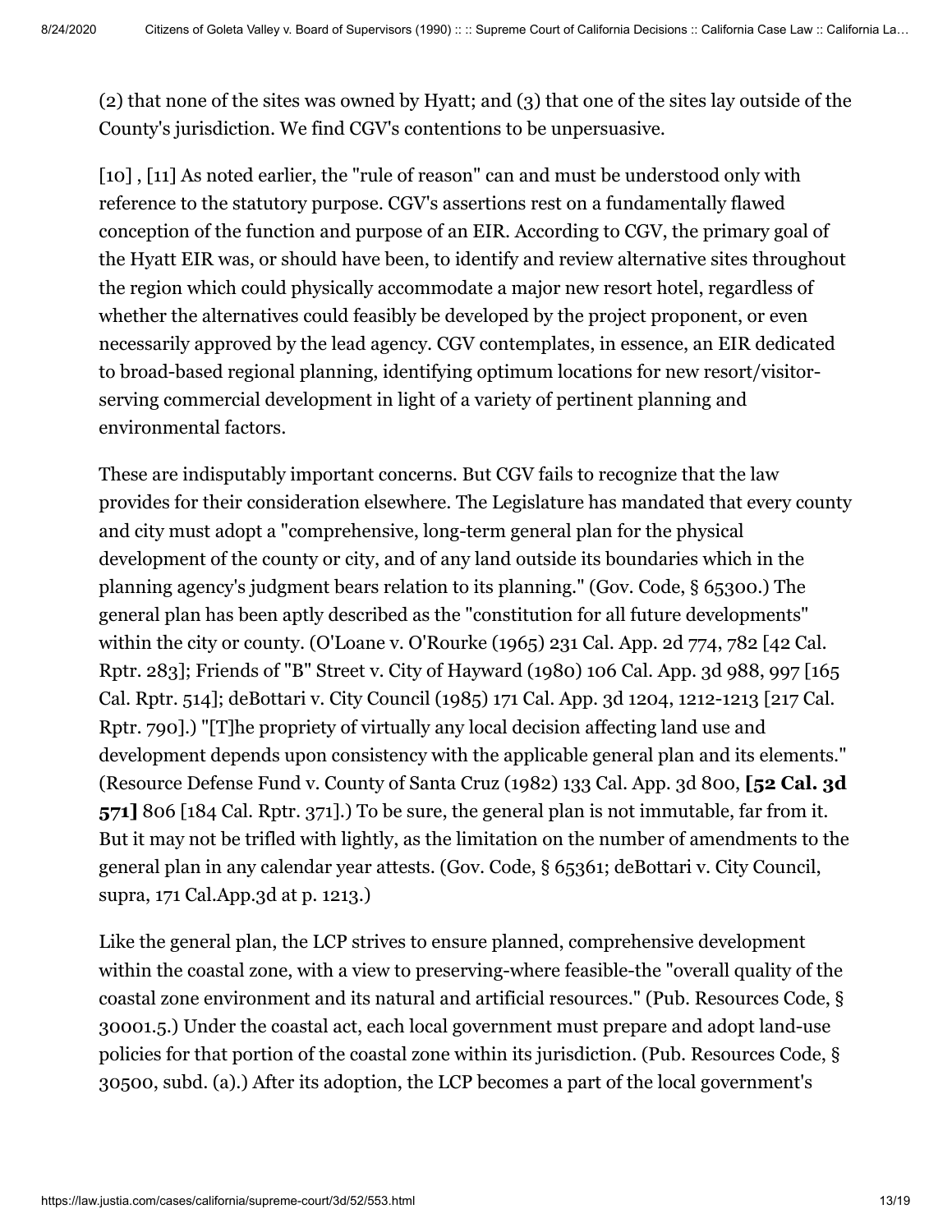general plan and is vested with the same "constitutional" authority. (Pub. Resources Code, §§ 30003, 30108.55, 30500.)

Regional planning and environmental review play an integral role in the development and adoption of both the general plan and the LCP. (Gov. Code, §§ 65030, 65302; Pub. Resources Code, §§ 30001, 30001.5, 30002, 30502, 30530.) Land-use, circulation, housing, conservation, erosion and other mandatory elements address the location and distribution of land for business, industry, agriculture, recreation, open space, enjoyment of scenic beauty and other uses. (Gov. Code, § 65302.) The land-use element of the LCP must, in addition, specifically consider issues concerning public access to and along the coast, and coastal-dependent and related development. (Pub. Resources Code, § 30001.5.)

By their very nature, both the general plan and the LCP embody fundamental policy decisions that guide future growth and development. Local governments must confront, evaluate and resolve competing environmental, social and economic interests. The planning process necessarily compels cities and counties to consider alternative land-use goals, policies and implementation measures. As explained in the Office of Planning and Research, General Plan Guidelines: "A general plan must address the issues associated with a jurisdiction's physical development. Such issues concern the general locations, appropriate mixtures, timing and extent of land uses and supporting infrastructure. They pertain to the physical nature of a jurisdiction's environment. The broad scope of physical development issues ranges from appropriate areas for building factories to open space for preserving scenic vistas."

The process, moreover, is structured to transcend the provincial. Public participation and hearings are required at every stage, in order to obtain an array of viewpoints. (Pub. Resources Code, § 30503; Gov. Code, §§ 65351, **[52 Cal. 3d 572]** 65355.) Furthermore, each county LCP must be submitted to the state coastal commission for approval, thus ensuring not only a local but a regional and state perspective, as well. (Pub. Resources Code, §§ 30512, 30512.1.)

The law also requires that planning efforts remain current. Local agencies must periodically review and revise their general plans as circumstances warrant; housing elements must be revised no less than every five years. (Gov. Code, §§ 65103, subd. (a), 65588, subd. (b).) LCP's must be reviewed by the coastal commission at least once every five years. (Pub. Resources Code, § 30519.5.) Amendments must undergo the same rigorous public scrutiny as the original documents. (Pub. Resources Code, §§ 30501, 30514; Gov. Code, §§ 65353, 65354, 65356, 65358.)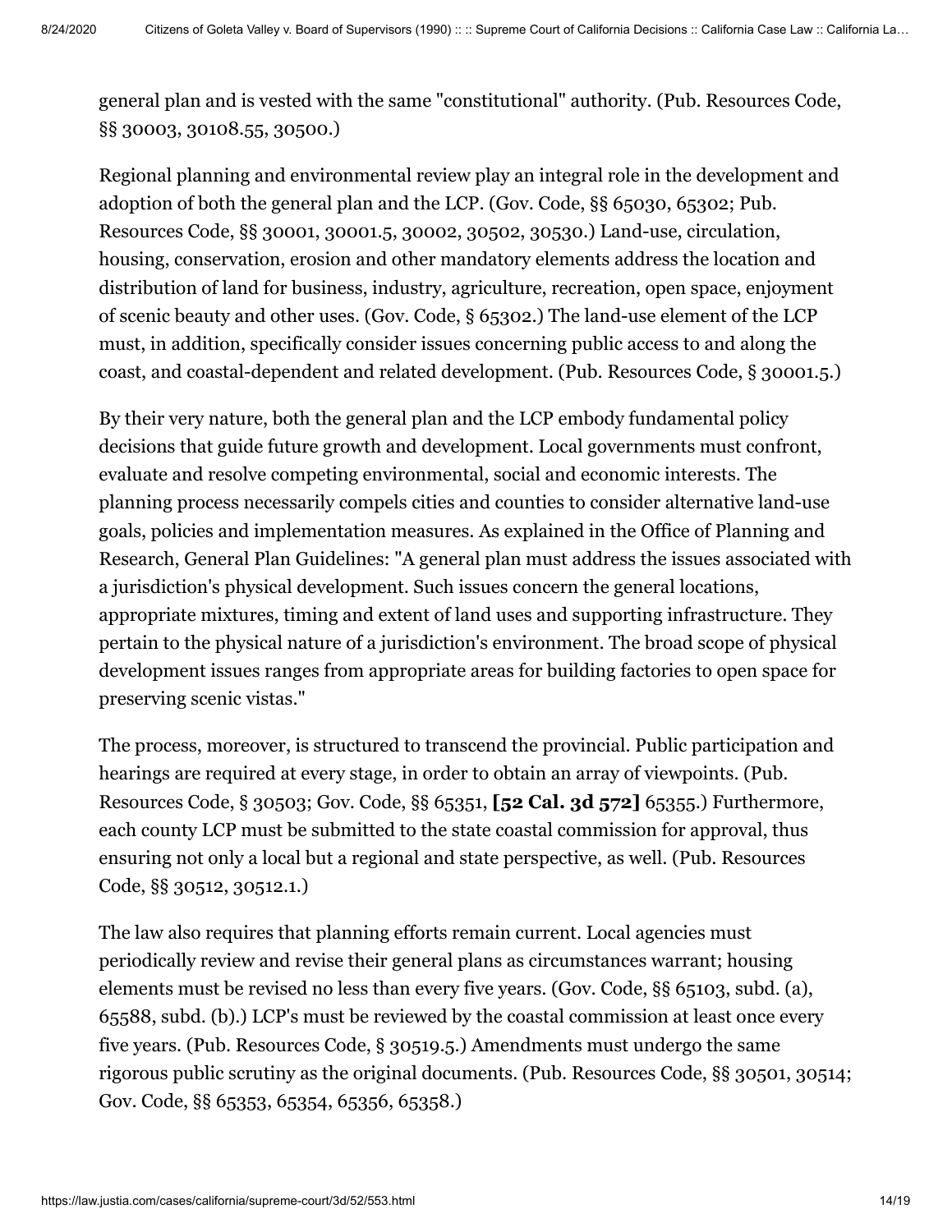In short, the County's general plan and local coastal program address the very issues which CGV claims should have been addressed in the Hyatt EIR. Identification and analysis of suitable alternative sites for the development of new hotels and resorts in the County's coastal zone was precisely the task of the LCP. A review of that document amply justifies the County's reliance on its findings and conclusions in assessing the feasibility of alternative sites.

Following extensive public review and hearings, the County's LCP was approved by the Board and certified by the State in 1981. The 235-page document, complete with graphs, maps and appendices, exhaustively analyzed all of the land and resources lying within the County's coastal zone. From a myriad of environmental, social and economic perspectivessensitive plant and wildlife habitats, flood and seismic hazards, erosion, scenic values, traffic patterns, as well as overall agricultural, industrial and recreational needs-the LCP considered suitable land uses for each of the alternative sites proffered by CGV. The LCP's analysis and conclusions fully support the Board's findings, referred to earlier,fn. 6 that none of the sites in question was appropriate for a major resort/visitor-serving commercial development.

Informed and enlightened regional planning did not demand a project EIR dedicated to defining optimal alternative sites without regard to feasibility. Indeed, such ad hoc reconsideration of basic planning policy was not only unnecessary, but would have been in contravention of the legislative goal of long-term, comprehensive planning. As earlier noted, the keystone of regional planning is consistency-between the general plan, its internal elements, subordinate ordinances, and all derivative land-use decisions. **[52 Cal. 3d 573]** (Resource Defense Fund v. County of Santa Cruz, supra, 133 Cal.App.3d at p. 806; deBottari v. City Council, supra, 171 Cal.App.3d at pp. 1210-1213.) Case-by-case reconsideration of regional land-use policies, in the context of a project-specific EIR, is the very antithesis of that goal.

This is not to say that EIR analysis must proceed with regional blinders. The local agency need not, indeed it may not, ignore regional needs and cumulative impacts. (Bozung v. Local Agency Formation Com. (1975) [13 Cal. 3d 263](https://law.justia.com/cases/california/supreme-court/3d/13/263.html), 283 [118 Cal. Rptr. 249, 529 P.2d 1017]; Guidelines, §§ 15125, 15206 [118 Cal. Rptr. 249, 529 P.2d 1017].) Had the LCP here, for example, identified alternative sites as environmentally suitable for a major resort-hotel project, the EIR could properly have noted that fact, and the reasons which underlay the LCP's conclusion.

Conversely, an EIR may properly consider an inconsistent land-use designation in the general plan or coastal element in assessing the feasibility of a project alternative.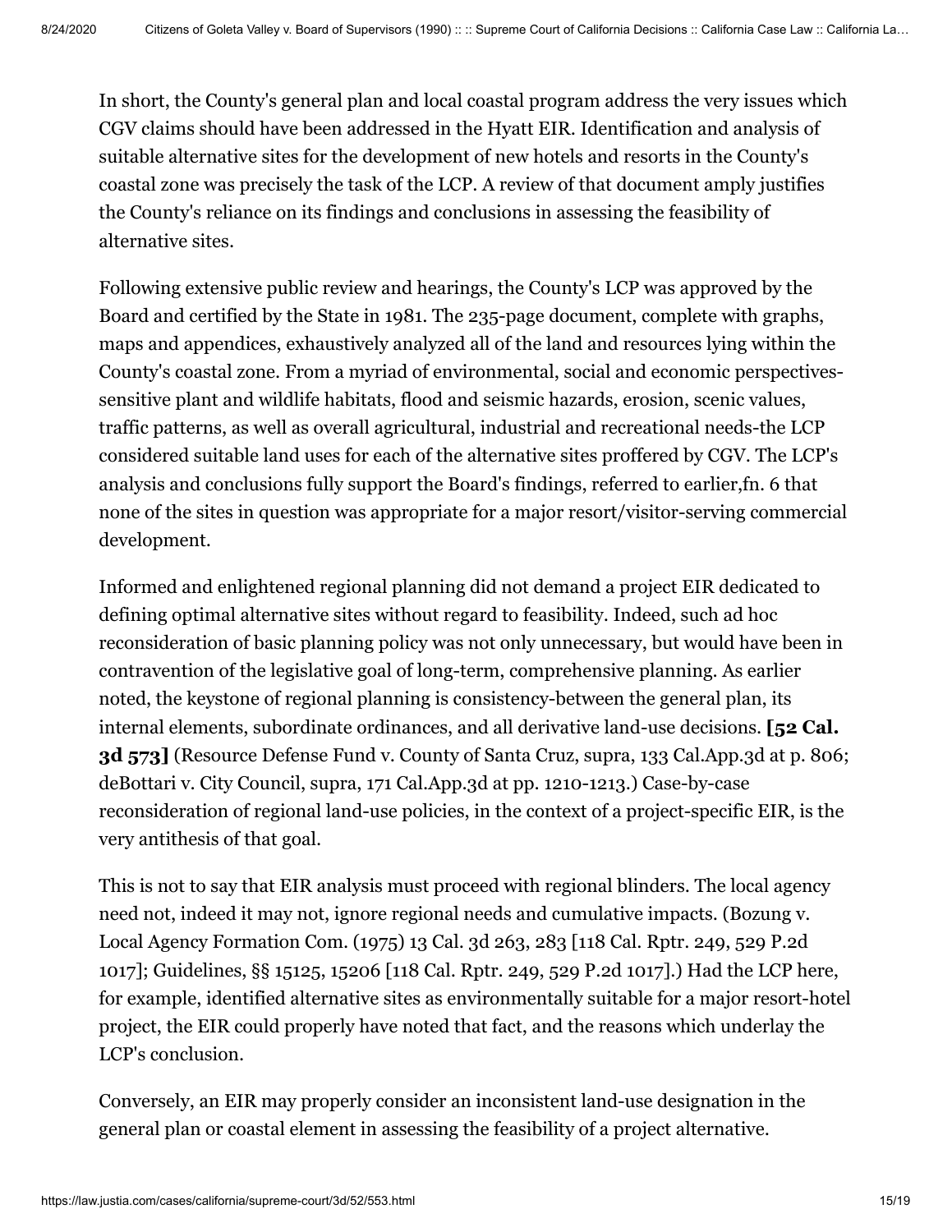(Guidelines, § 15125, subd. (b) ["The EIR shall discuss any inconsistencies between the proposed project and applicable general plans and regional plans."].) To be sure, the mere fact that an alternative may require a legislative enactment does not necessarily justify its exclusion from the EIR (see Methow Valley Citizens Council v. Regional Forester (9th Cir. 1987) 833 F.2d 810, 815; City of Angoon v. Hodel (9th Cir. 1986) 803 F.2d 1016, 1021- 1022); it may not be appropriate, for example, to disregard an otherwise reasonable alternative which requires some form of implementing legislation (Residents Ad Hoc Stadium Com. v. Board of Trustees, supra, 89 Cal.App.3d at pp. 286-287) such as a zoning amendment or conditional-use permit. Moreover, in some circumstances, an EIR may consider alternatives requiring a site-specific amendment of the general plan. However, an EIR is not ordinarily an occasion for the reconsideration or overhaul of fundamental landuse policy.

The EIR here considered a full range of project alternatives, including at least one reasonable off-site alternative. The LCP had characterized the project site as the most suitable location for the proposed development, and had further concluded, after an exhaustive regional and environmental survey, that no other property (with the singular exception of the one alternative site analyzed in the EIR) was appropriate for the land use under consideration. Under these circumstances, where the County has already undertaken a study of the environmental suitability of alternative sites for commercial development and has embodied its findings in the LCP, we cannot say that the Board abused its discretion in relying on the LCP to help it assess the feasibility of potential project alternatives.

[12] CGV's remaining objections to the LCP may be easily disposed of. They argue that the County should have been required to demonstrate that, **[52 Cal. 3d 574]** as the Court of Appeal stated, the conclusions in the LCP still "relate to current conditions." The argument overlooks the fact that general and coastal plans must be updated periodically. (Gov. Code, § 65103; Pub. Resources Code, § 30519.5.) To require a reexamination of basic land-use policy with every permit application would impose an unnecessary and wasteful burden on local governments.

[13] CGV also asserts that the County could not legitimately characterize certain alternatives as infeasible, based in part upon inconsistent land-use designations, when the project site itself, Haskell's Beach, required LCP and zoning amendments prior to development. As noted in the Board's findings, however, the critical distinction is that Haskell's Beach constituted a "white hole" in the LCP; although the coastal commission considered it to be the best location for future resort development, the site had not received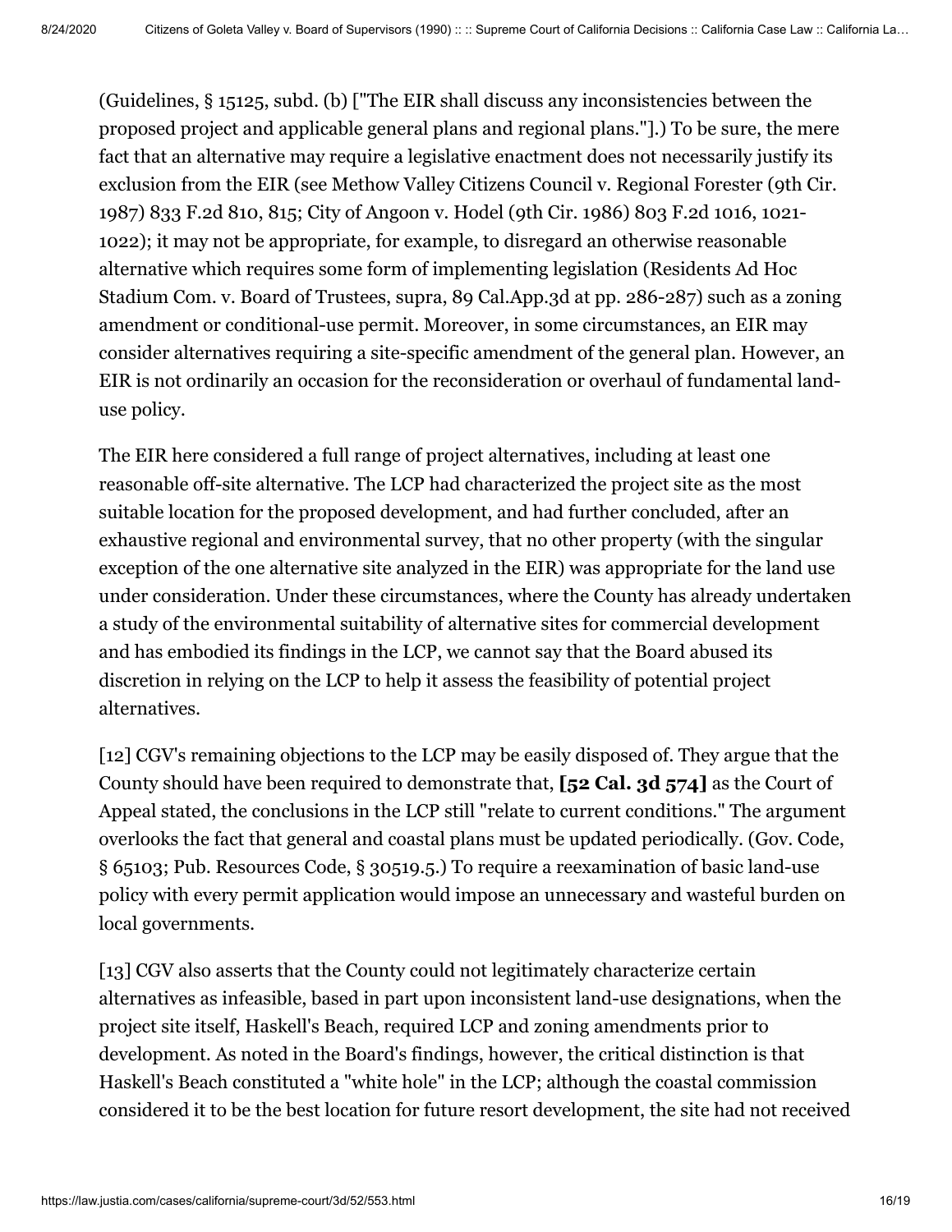a resort/visitor-serving designation because of an earlier, inconsistent recommendation by the County.

Finally, CGV argues that the Board improperly considered that Hyatt did not own any of the alternative sites, and that one of the sites, Carpinteria Bluffs, lay outside of the County's jurisdiction. We disagree. As earlier noted, a project alternative which cannot be feasibly accomplished need not be extensively considered. A feasible alternative is one which can be "accomplished in a successful manner within a reasonable period of time, taking into account economic, environmental, social, and technological factors." (Pub. Resources Code, § 21061.1; Guidelines, § 15364.) Surely whether a property is owned or can reasonably be acquired by the project proponent has a strong bearing on the likelihood of a project's ultimate cost and the chances for an expeditious and "successful accomplishment."

[14] This is not to suggest that private projects are categorically exempt from alternativesite review. Understandably, the government's power of eminent domain and access to public lands suggest that alternative sites may be more feasible, more often, when the developer is a public rather than a private agency. (See, e.g., Laurel Heights, supra, 47 Cal.3d at pp. 403-404 [EIR defective which failed to consider whether state university either owned or could acquire alternative sites for location of biomedical research facilities]; Residents Ad Hoc Stadium Com. v. Board of Trustees, supra, 89 Cal.App.3d at p. 288 [EIR properly considered alternative sites on public university campus for the construction of an athletic stadium]; Natural Resources Defense Council v. Callaway (2d Cir. 1975) 524 F.2d 79, 92-93 [environmental impact statement for naval dump site must consider alternative sites]; Porter Cty. Chapter of Izaak Walton League v. A.E.C. (7th Cir. 1976) 533 F.2d 1011, 1017 [public utility must consider alternative sites for **[52 Cal. 3d 575]** location of nuclear power plant]; see generally Horn v. Intern. Business Machines Corp. (1985) 110 A.D.2d 87 [493 N.Y.S.2d 184, 190-191].)

[15] Nevertheless, there may be cases involving proposed development by a private entity in which the consideration of alternative sites is necessary and proper. The private developer may own or control feasible alternative sites, may have the ability to purchase or lease such properties, or may otherwise have access to suitable alternatives. (See, e.g., San [Bernardino Valley Audubon Society, Inc. v. County of San Bernardino \(1984\) 155 Cal. App.](https://law.justia.com/cases/california/court-of-appeal/3d/155/738.html) 3d 738, 751 [[202 Cal. Rptr. 423\]](https://law.justia.com/cases/california/court-of-appeal/3d/155/738.html) [EIR found to be defective which mentioned but failed to discuss possibility of land trade between private developer and United States Forest Service to preserve sensitive habitats]; Methow Valley Citizens Council v. Regional Forester, supra, 833 F.2d at pp. 815-816 [environmental impact statement review of private developer's application to construct ski resort within national forest must consider alternative sites].)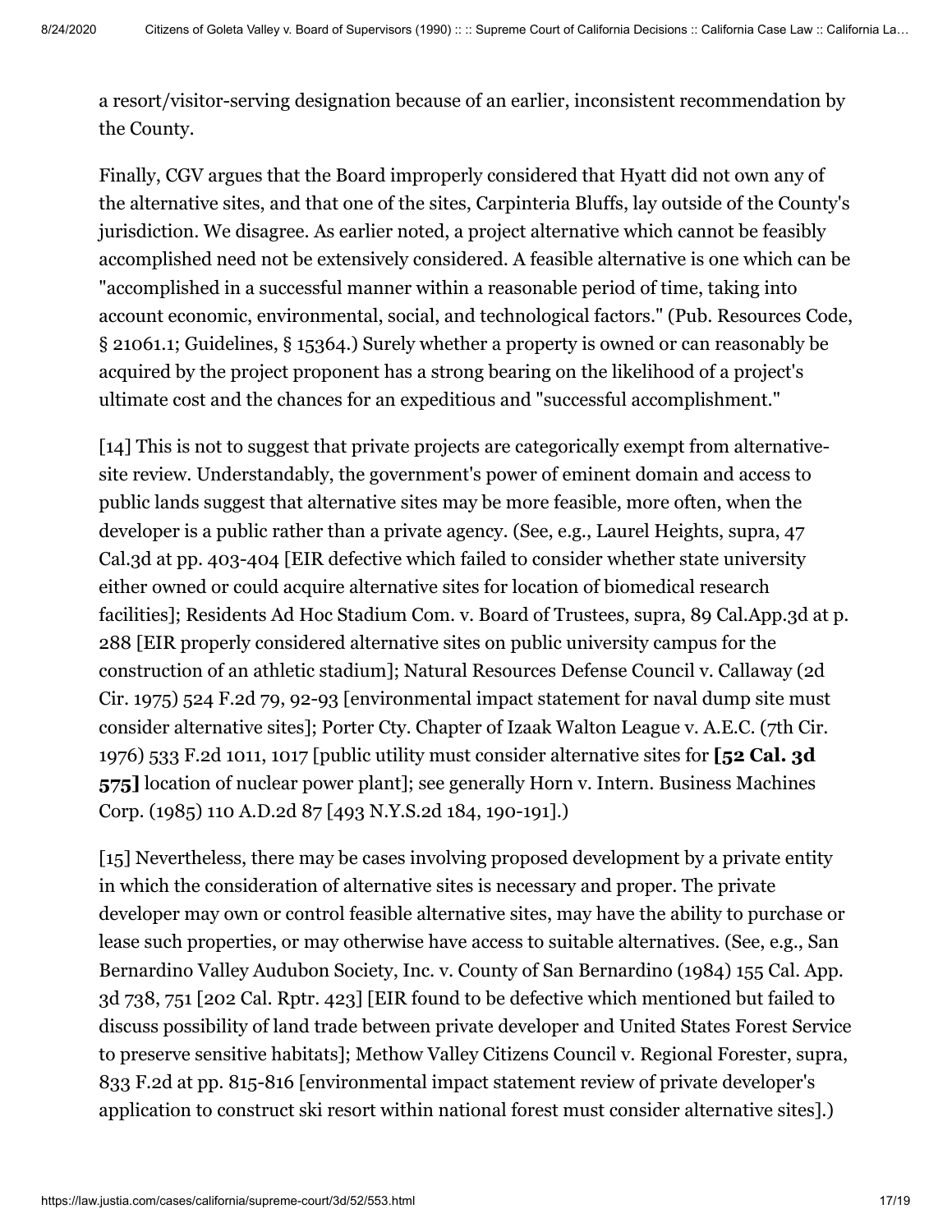In-depth analysis of alternative sites may also be appropriate where two or more private developers are seeking the approval of a local agency for the same type of development at different locations. (Horn v. Intern. Business Machines Corp., supra, 493 N.Y.S.2d at p. 191.) Other circumstances may necessitate review of alternative properties, as well.

Thus, we conclude the Board did not abuse its discretion in simply considering whether the project proponent owned or had reasonable access to alternative sites in assessing their feasibility. [16] Nor did the Board err in noting that one of the alternatives, Carpinteria Bluffs, lay outside of the County's planning jurisdiction. Again, we emphasize that an EIR may not ignore the regional impacts of a project proposal, including those impacts that occur outside of its borders; on the contrary, a regional perspective is required. (Bozung v. Local Agency Formation Com., supra, 13 Cal.3d at p. 283; Guidelines, §§ 15125, 15206.) But the law does not require in-depth review of alternatives which cannot be realistically considered and successfully accomplished; the County could properly find that a property located outside of its decision making authority was not a feasible project alternative.fn. 7 **[52 Cal. 3d 576]**

# **Conclusion**

Our discussion and holding in this matter are designed to illustrate, not exhaust, the circumstances where a review of off-site alternatives to a private project may be feasible; as we have stated, there is no ironclad rule governing the nature or scope of the alternatives to be discussed in an EIR, other than the rule of reason. The wisdom of approving this or any other development project, a delicate task which requires a balancing of interests, is necessarily left to the sound discretion of the local officials and their constituents who are responsible for such decisions. The law as we interpret and apply it simply requires that those decisions be informed, and therefore balanced. Concurrently, we caution that rules regulating the protection of the environment must not be subverted into an instrument for the oppression and delay of social, economic, or recreational development and advancement.

# **Disposition**

For the foregoing reasons, the judgment of the Court of Appeal is reversed.

Lucas, C. J., Mosk, J., Broussard, J., Panelli, J., Eagleson, J., and Kennard, J., concurred.

FN 1. The land-use designation for Santa Barbara Shores was "Planned Development," a residential use which conditionally permitted commercial recreational facilities.